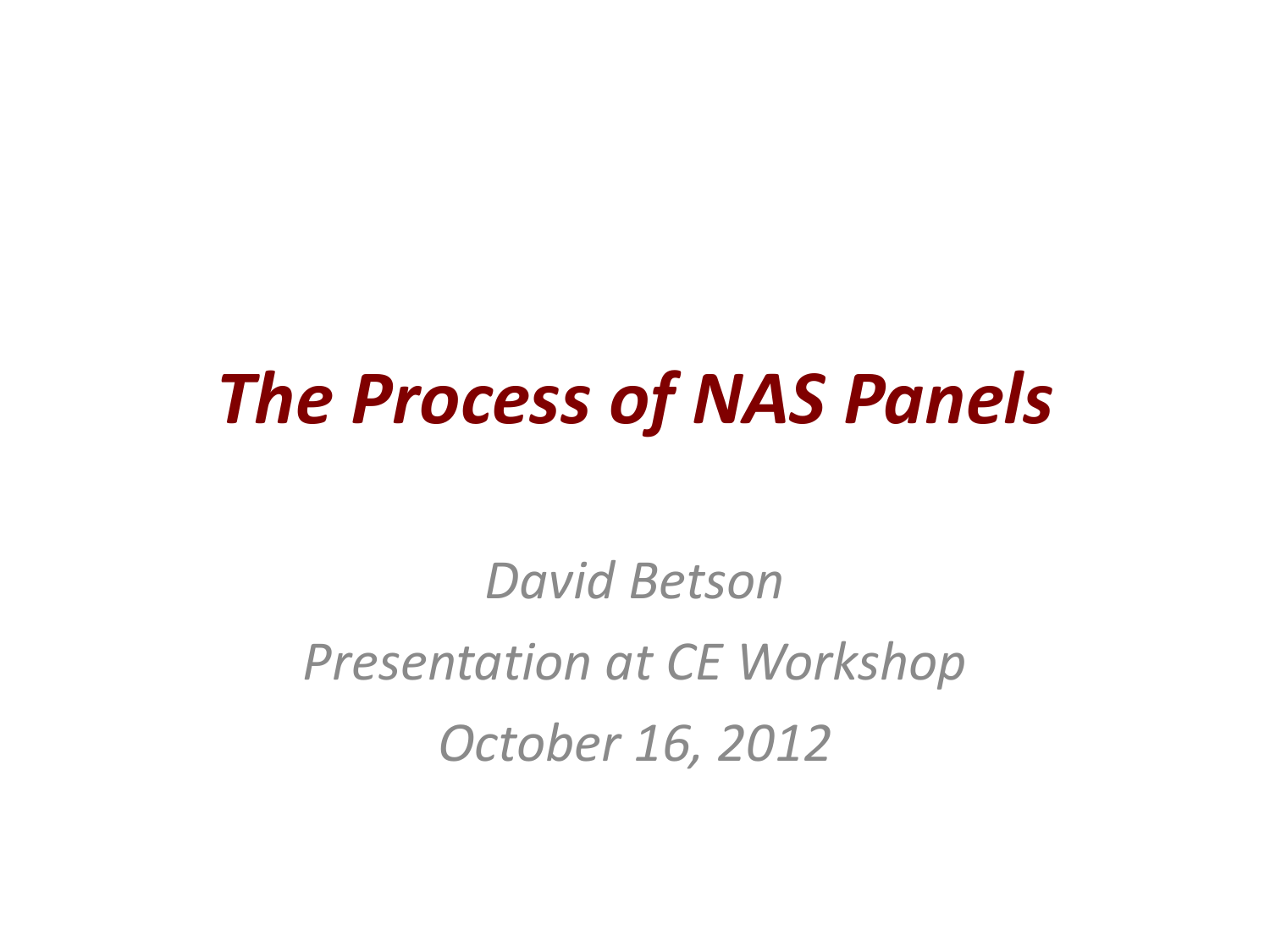# *Initiation of the Project*

• *Projects undertaken by the NRC are initiated by federal agencies to pursue a question they have or have been directed by Congress to answer*

• *The importance of the "Charge to the Panel"*

• *Selection of Study Director*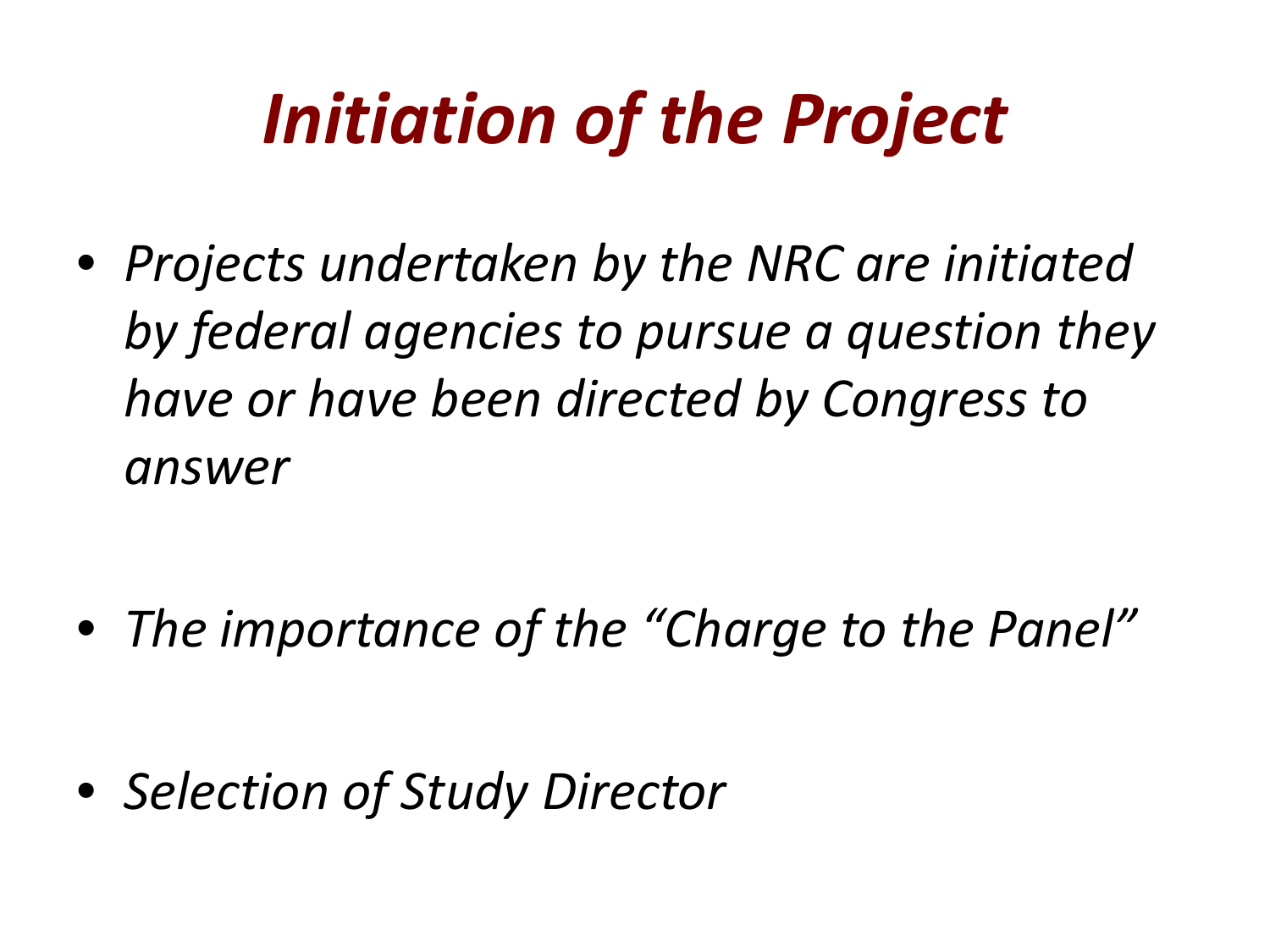# *Selection of the Panel of Experts*

• *Nomination of Chair*

• *Nomination of Panel Members to create diversity of expertise and perspective*

• *Confirmation and Appointment of Chair and Panel Members*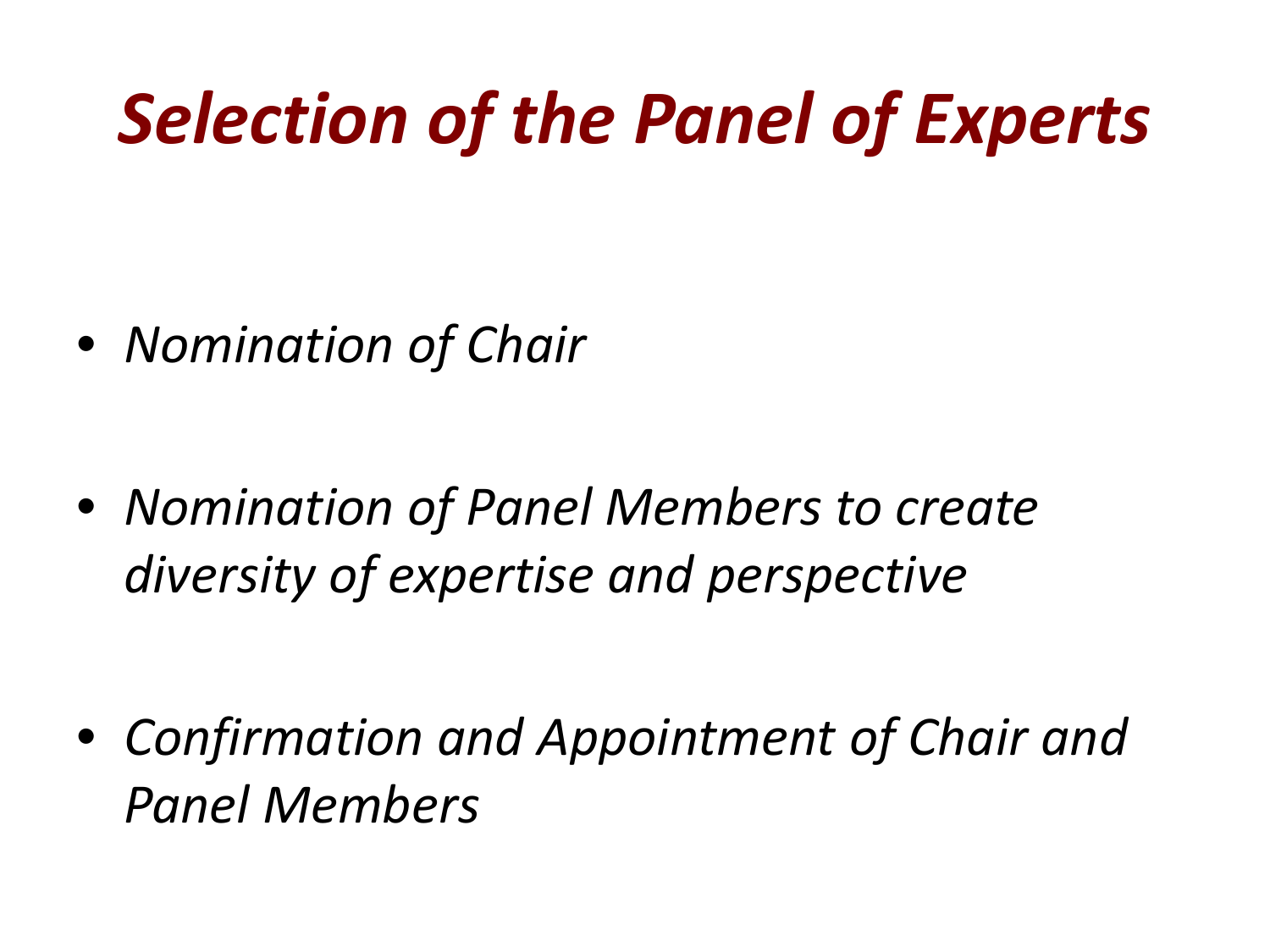#### *The Panel on Redesigning of the CE*

*The Panel was composed of 13 members representing a variety of disciplines and skills* 

- *Sample design*
- *Data collection and technology*
- *Survey measurement and cognitive design*
- *Economics and Public Policy*
- *Past direct involvement with the CE's design and implementation*
- *Users of the CE*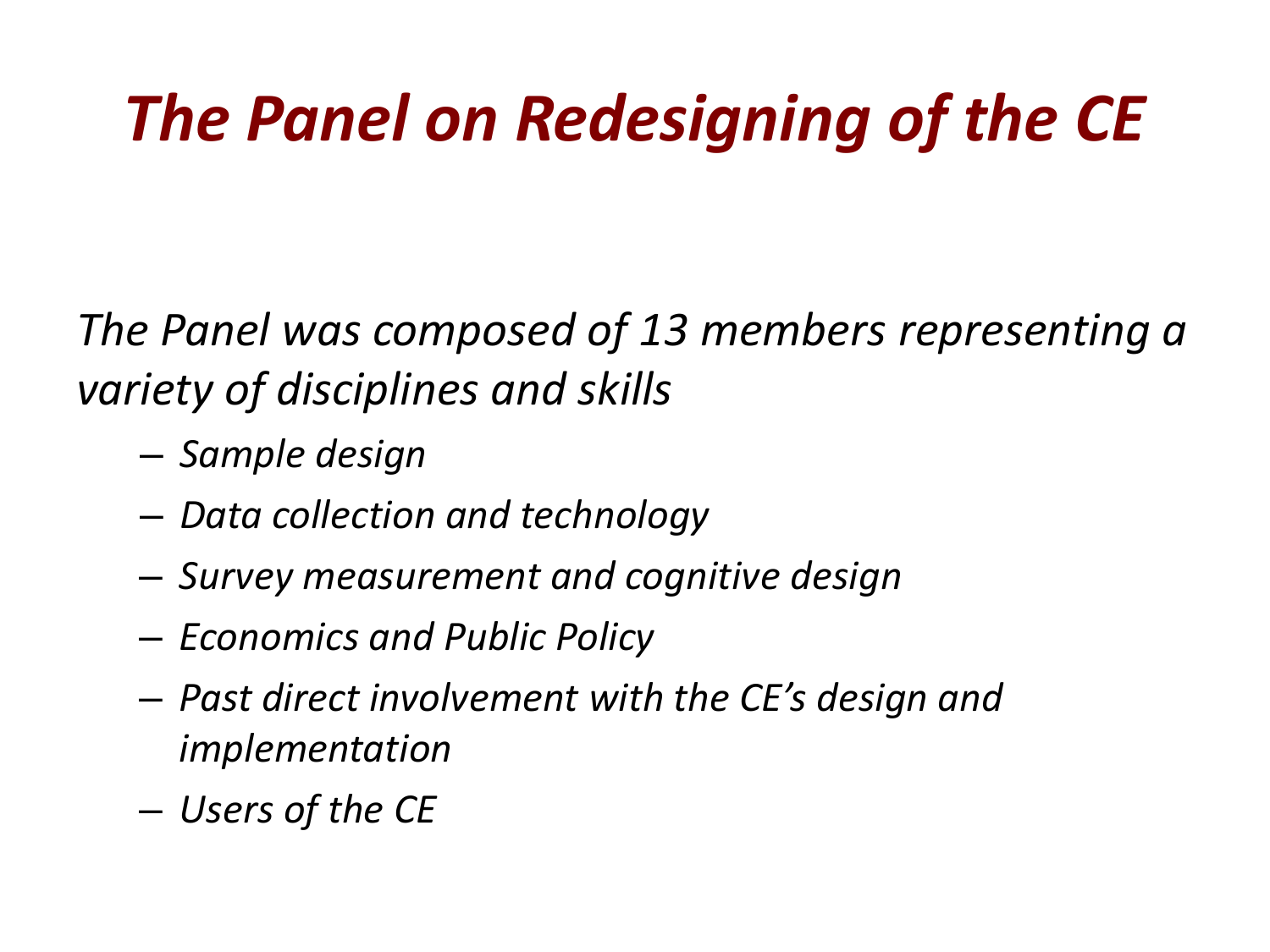#### *The CE Panel on Redesigning the BLS Consumer Expenditure Surveys*

- *Don Dillman, Department of Sociology, Washington State University (Chair)*
- *David Betson, College of Arts and Letters, University of Notre Dame*
- *Mick Couper, Institute for Social Research, University of Michigan*
- *Robert Gillingham, Independent Consultant, Potomac Falls, VA*
- *Michael Link, The Nielsen Company, Marietta, GA*
- *Bruce Meyer, Harris School of Public Policy Studies, University of Chicago*
- *Sarah Nusser, Department of Statistics, Iowa State University*
- *Andy Peytchev, RTI International, Research Triangle Park, NC*
- *Mark Pierzchala, Independent Consultant, Rockville, MD*
- *Robert Santos, The Urban Institute, Washington, DC*
- *Michael Schober, New School for Social Research, New York City, NY*
- *Melvin Stephens, Jr. Department of Economics, University of Michigan*
- *Clyde Tucker, Independent Consultant, Vienna, VA*
- *Carol House, Study Director, Committee on National Statistics*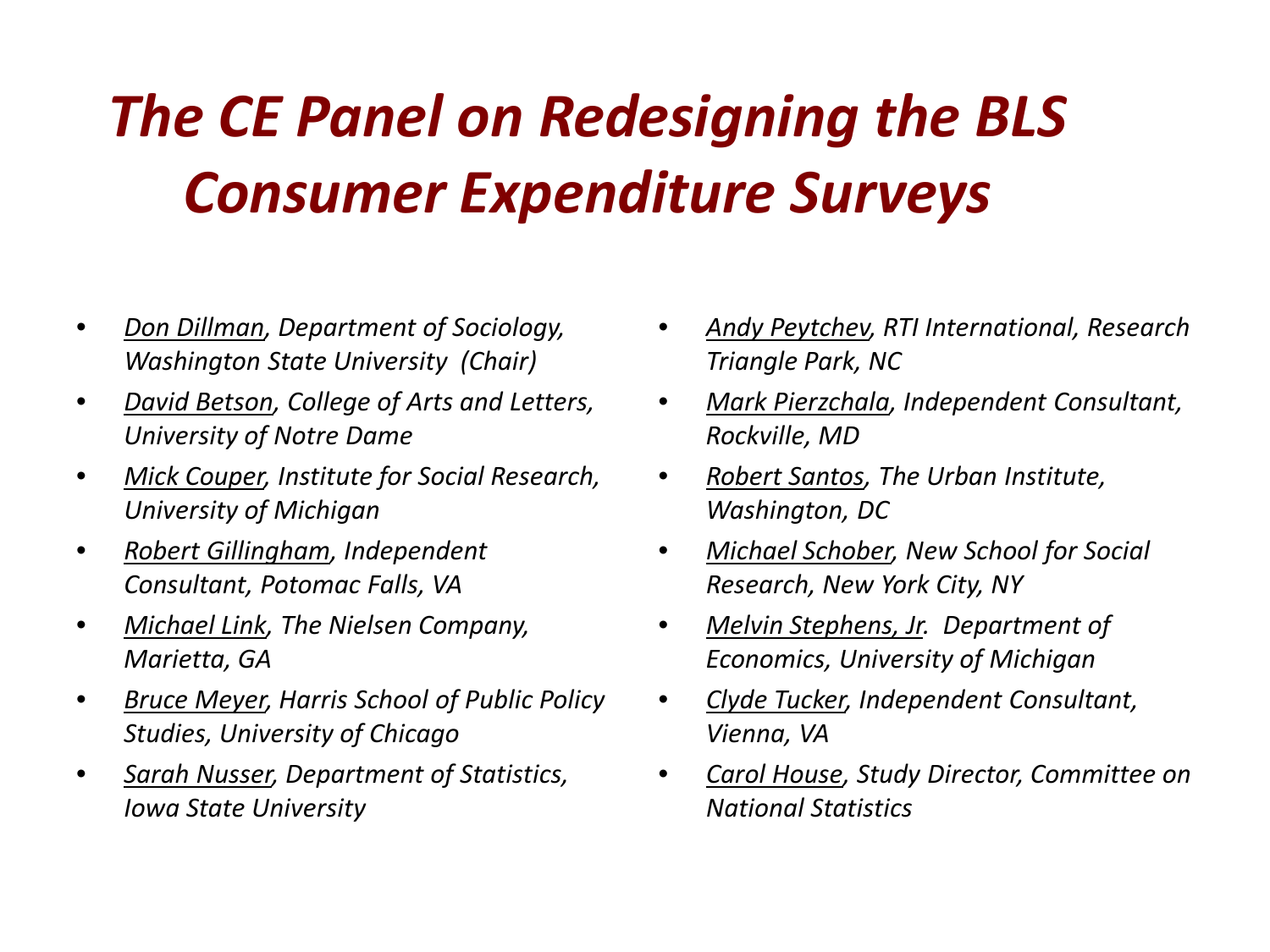# *Bias and Conflict of Interest*

- *Once a year, Panel Members are required to complete 'Conflict of Interest Statements'*
- *At the initial meeting of the Panel, a discussion is held where Panel Members discuss any potential biases and conflicts of interest they may affect how their views on the Panel's work. At this meeting, the Panel decides whether additional Panel Members may be needed.*
- *While travel expenses are paid, the Panel Members volunteer their time and are otherwise not compensated*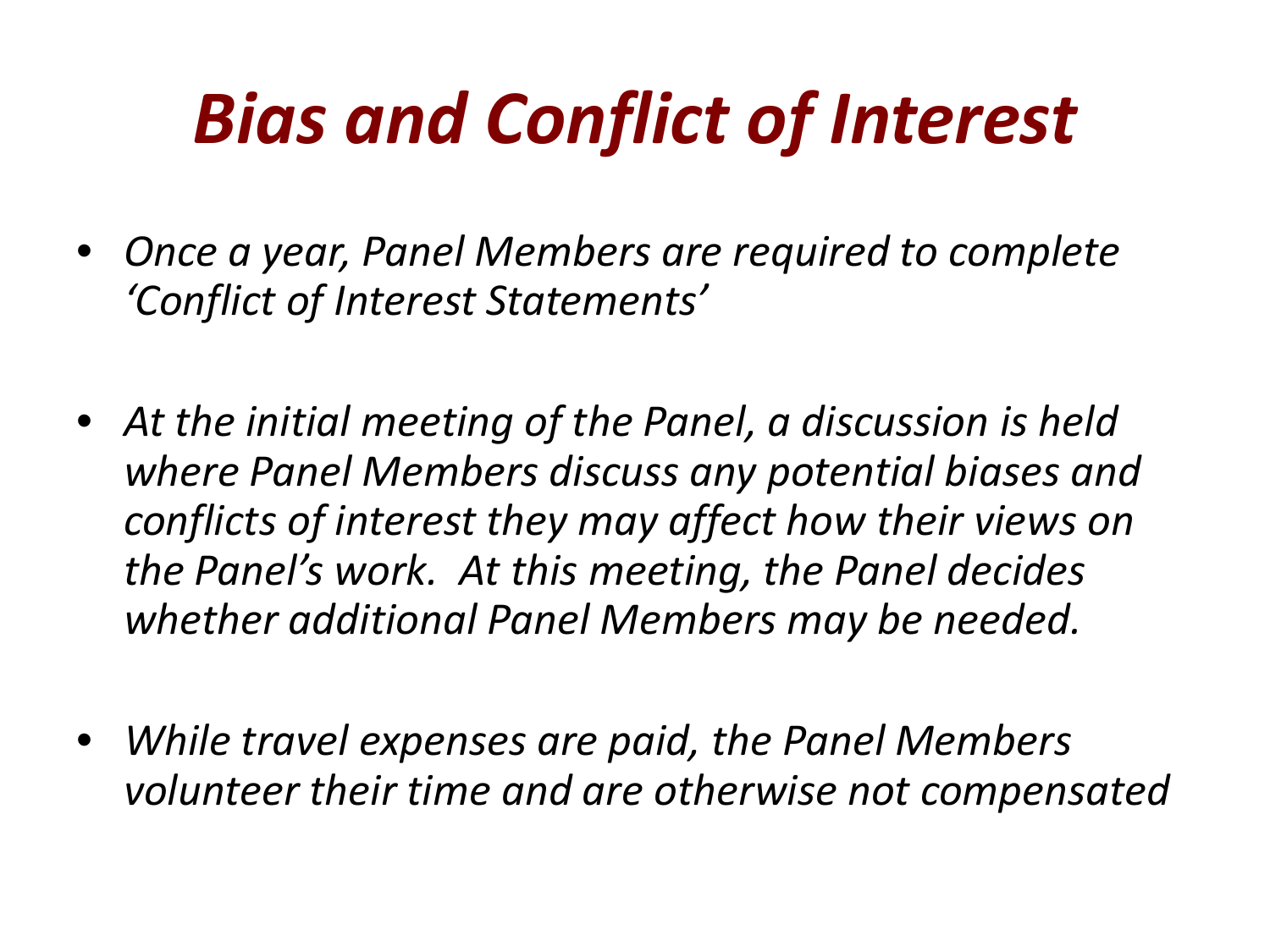### *Gathering Information and Evidence*

- *Open Meetings Presentations and Discussion (February 8, 2011)*
- *Workshops or Conferences*
	- *Household Survey Producer Workshop (June 1 and 2, 2011)*
	- *Redesign Options Workshop (October 26 and 27, 2011)*
- *Panel Activities*
	- *Survey of Existing Literature*
	- *Data Collection and Analysis*
	- *Outreach (attended CE User's Workshop)*
	- *Gaining Experience (attempt to answer the CE survey)*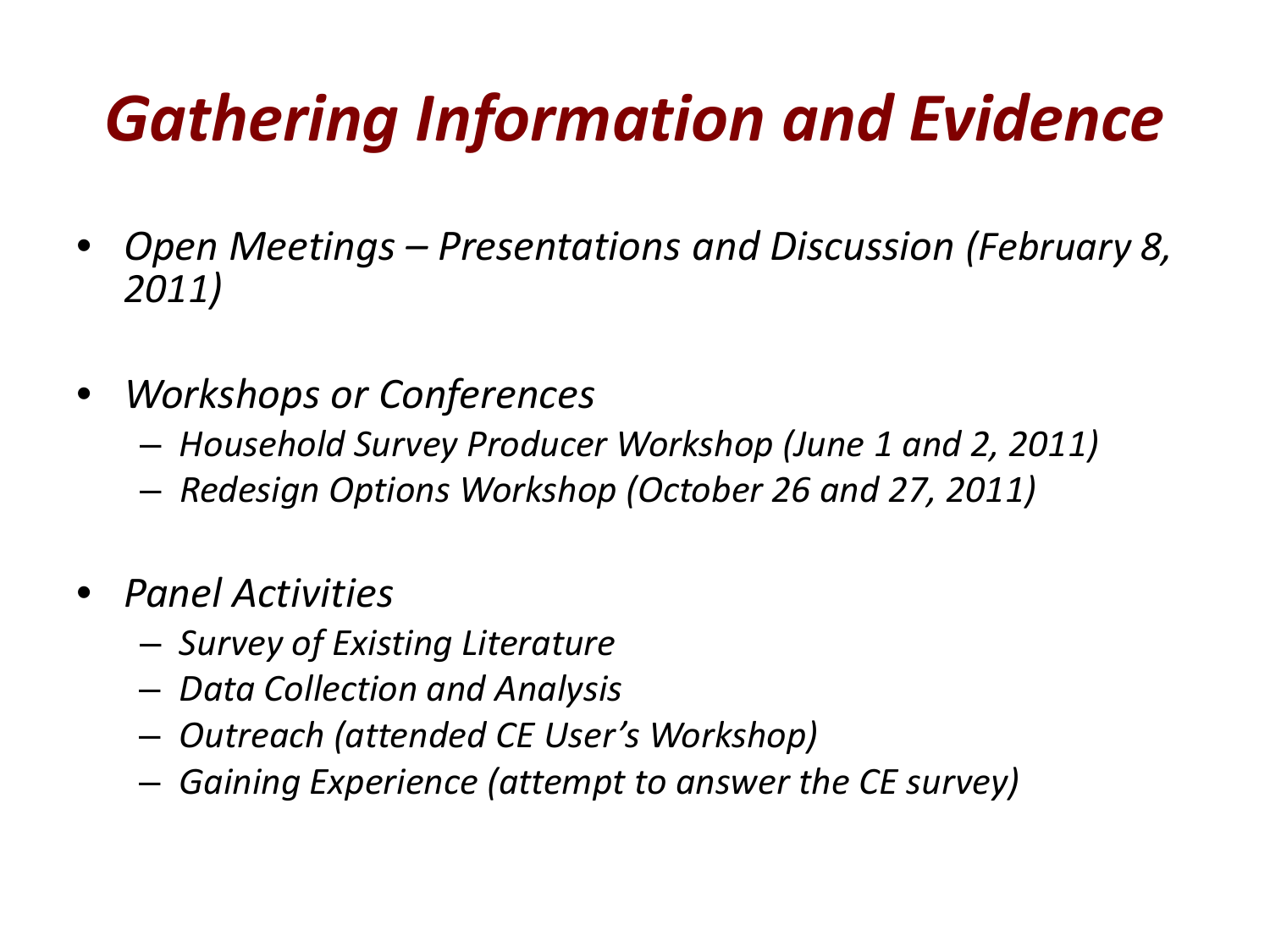# *Arriving at a Consensus Report*

#### *Closed Meetings, Emails, Web Conferences*

*First Meeting – February 9, 2011 Second Meeting after first workshop – June 3, 2011 Third Meeting after second workshop – October 29, 2011*

 *A lot of emails and phone calls, drafting of report*

*Fourth Meeting – January 25 and 26, 2012 Web Conference Call – March 2, 2012*

*Report sent to Review – June 8, 2012*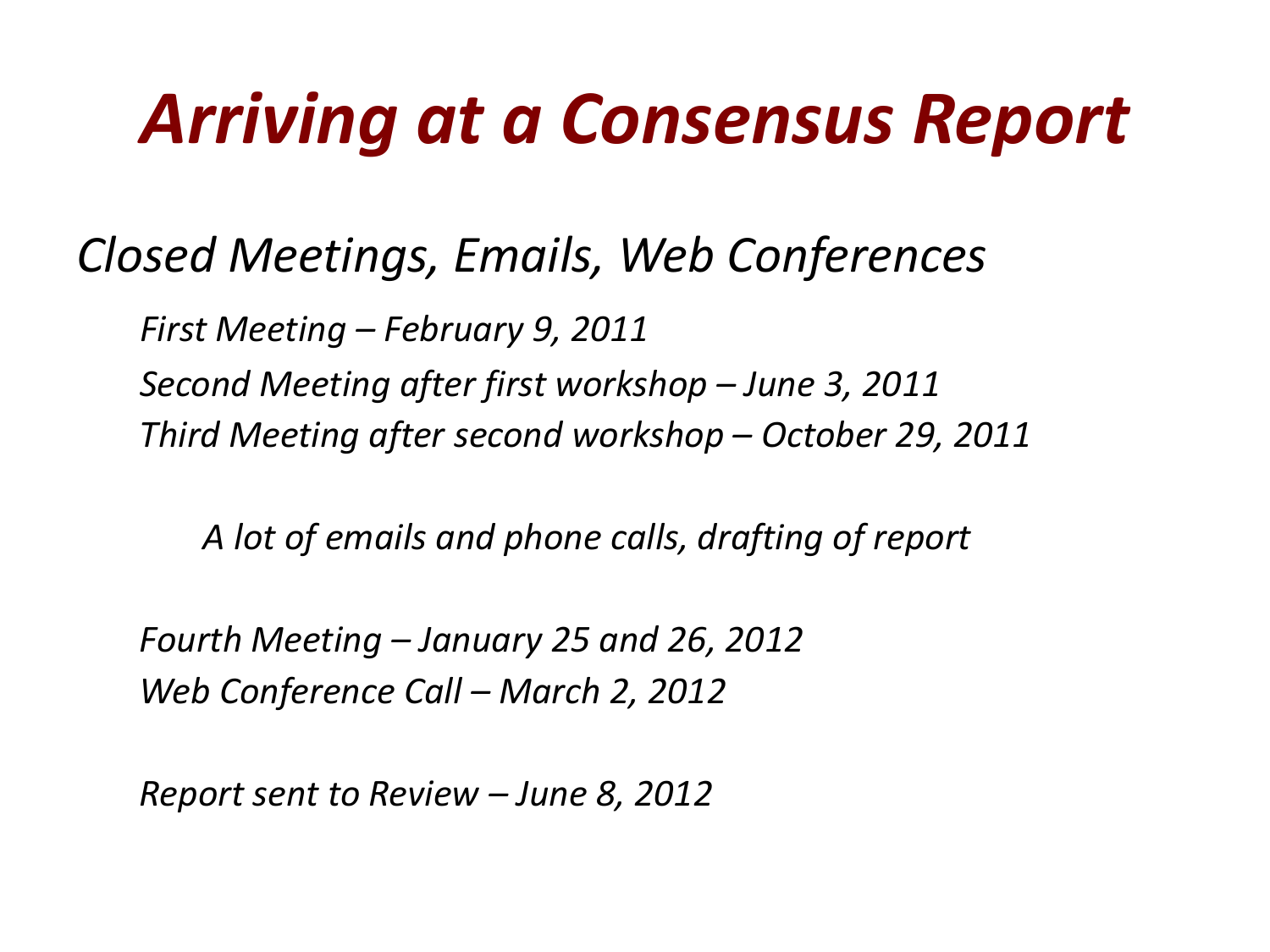## *What is a Consensus Report?*

*The set of conclusions and recommendations that address the questions posed in the Panel's charge that each Panel Member can 'live with' but don't necessarily represent their most preferred set of conclusions and recommendations.*

*'Live with' in the context of a NAS Panel means that in the Panel's expert judgment, the Panel's recommendations are supported by the best available evidence.*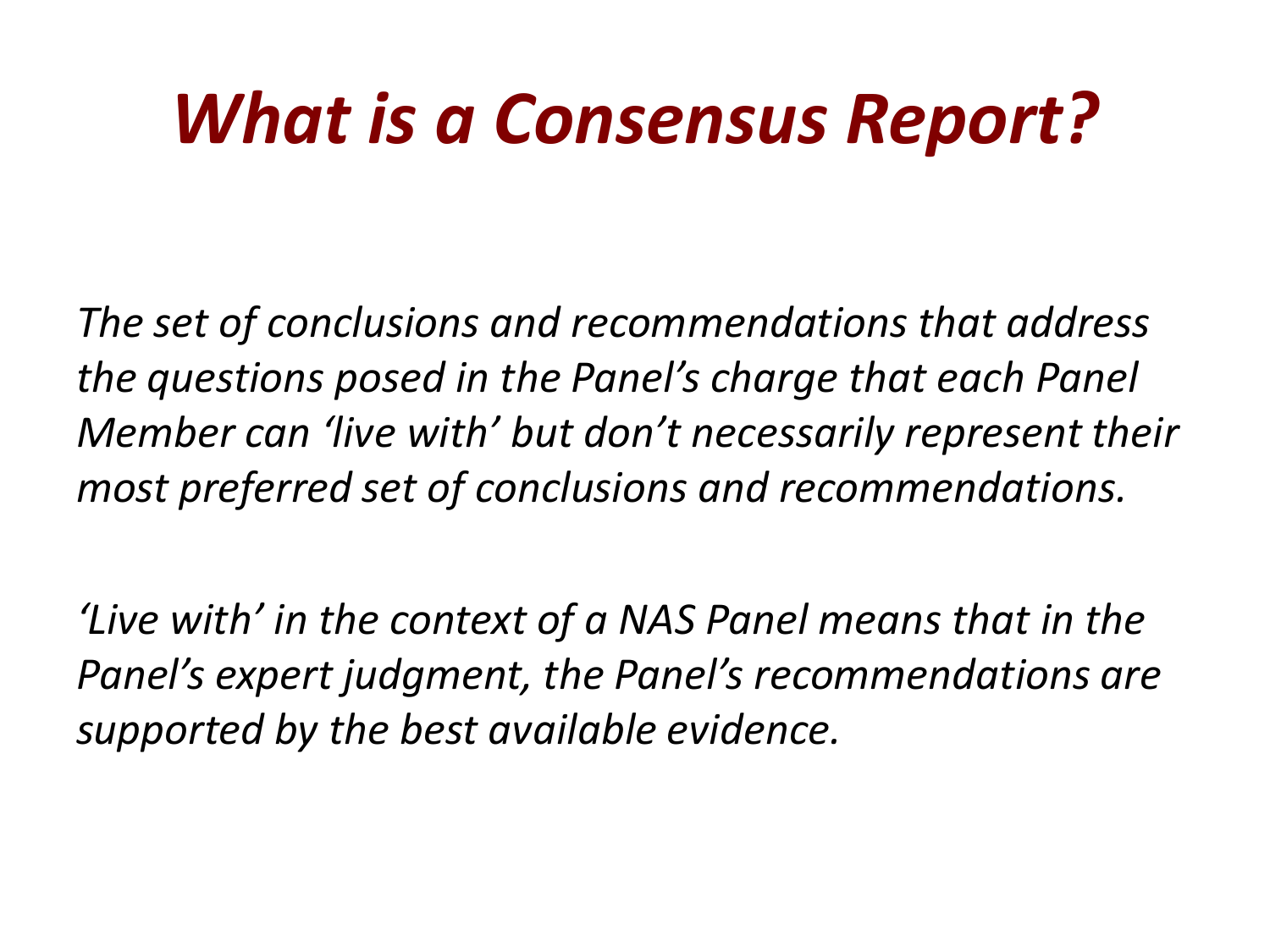

- *NAS appoints a Review Monitor and a Review Coordinator to act as 'editors' in the review process*
- *Reviewers are selected by NAS to review the report to insure that the report is responsive to the Panel's Charge and that all conclusions and recommendations are supported by evidence*
- *The Study Director and Chair with the assistance of the Panel prepare a response to review where reviewers comments are addressed by making changes to the text or providing an explanation of why no change is needed*
- *The Review Monitor and Coordinator must sign off on the adequacy of the Response to Review prepared by the Panel*